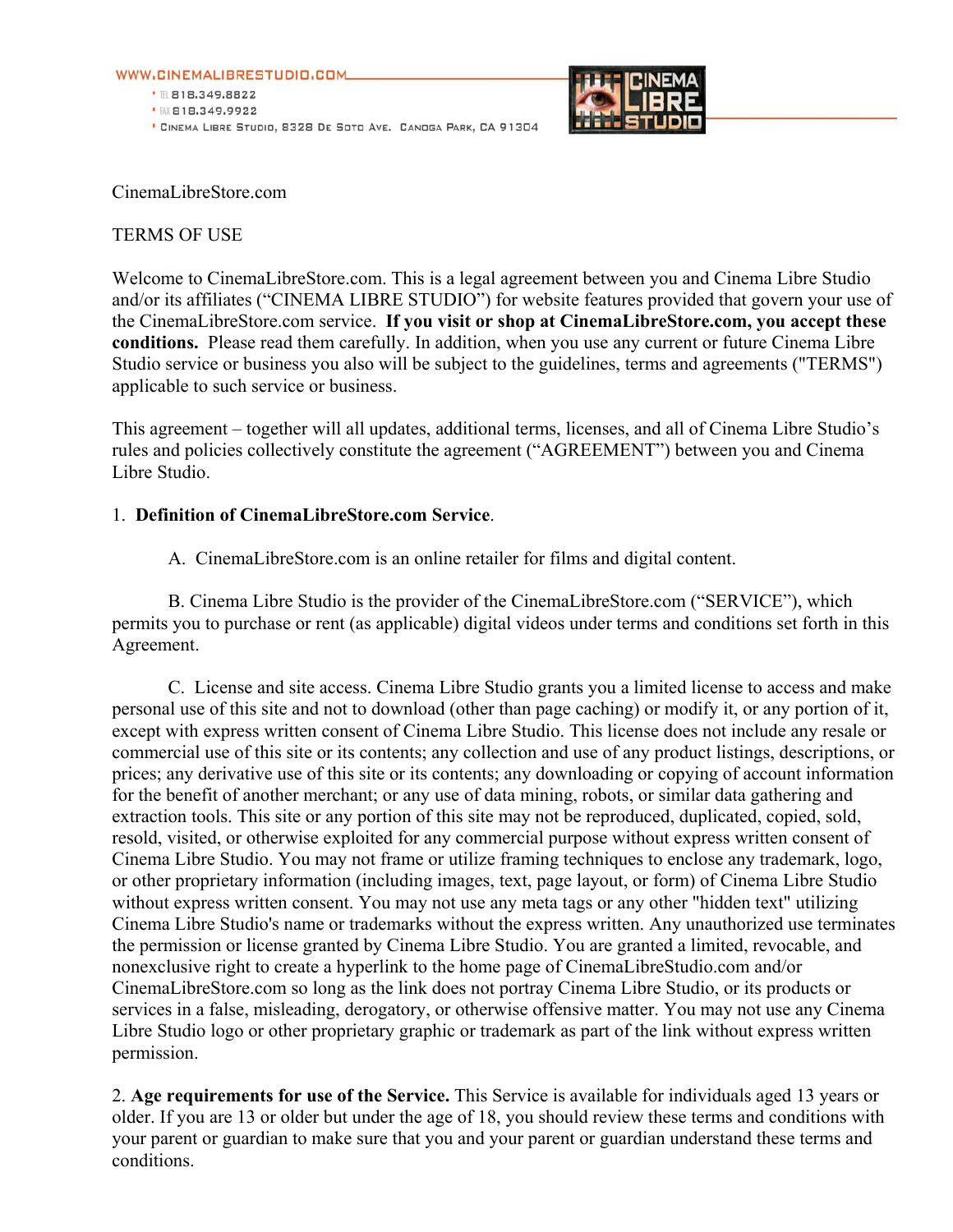



3. **Objectionable Material.** You understand that by using the Service, you may encounter content that may be deemed offensive, indecent, or objectionable, which content may or may not be identified as having explicit language. Nevertheless, you agree to use the Service at your sole risk and that Cinema Libre Studio shall have no liability to you for content that may be found to be offensive, indecent, or objectionable.

4. **System Requirements.** Use of the Service requires a computer with Internet access (fees may apply) and certain software (fees may apply). Because use of the Service involves hardware, software, and Internet access, your ability to use the Service may be affected by the performance of these factors. High speed Internet access is strongly recommended (and is required for Movie Rentals/Downloads). You acknowledge and agree that such system requirements, which may be changed from time to time, are your responsibility. The Service is not part of any other product or offering, and no purchase or rental (as applicable) or obtaining of any other product shall be construed to represent or guarantee you access to the Service.

5. **Policies and Rules.** Your use of the Service and transactions made through it are subject to Cinema Libre Studio's Terms of Sale (see below), all of which are hereby made a part of this Agreement. If you have not already read Cinema Libre Studio's Terms of Sale, you should do so now. Your purchase of products made through the Service are subject to any end-user agreements or other terms and conditions required for use of such products, all of which are hereby made a part of this Agreement.

## 6. **Privacy Policy.**

A.Except as otherwise expressly provided for in this Agreement, the Service is subject to Cinema Libre Studio's Privacy Policy (see below), which is expressly made a part of this Agreement. If you have not already read Cinema Libre Studio's Privacy Policy, you should do so now.

B. Catalogs and Emails. When you place an order, your email is automatically added to our database. Cinema Libre Studio will, from time to time, send you updates on:

- Sales and Promotional Discounts.
- New and Upcoming DVD/Digital releases.
- New and Upcoming Theatrical releases.

At all times your information will be treated in accordance with Cinema Libre Studio's Customer Privacy Policy (see below). You can opt-out from receiving updates from Cinema Libre Studio by sending an email to sales@cinemalibrestudio.com, re: Opt-Out

## 7. **Your Information. User Account and Security.**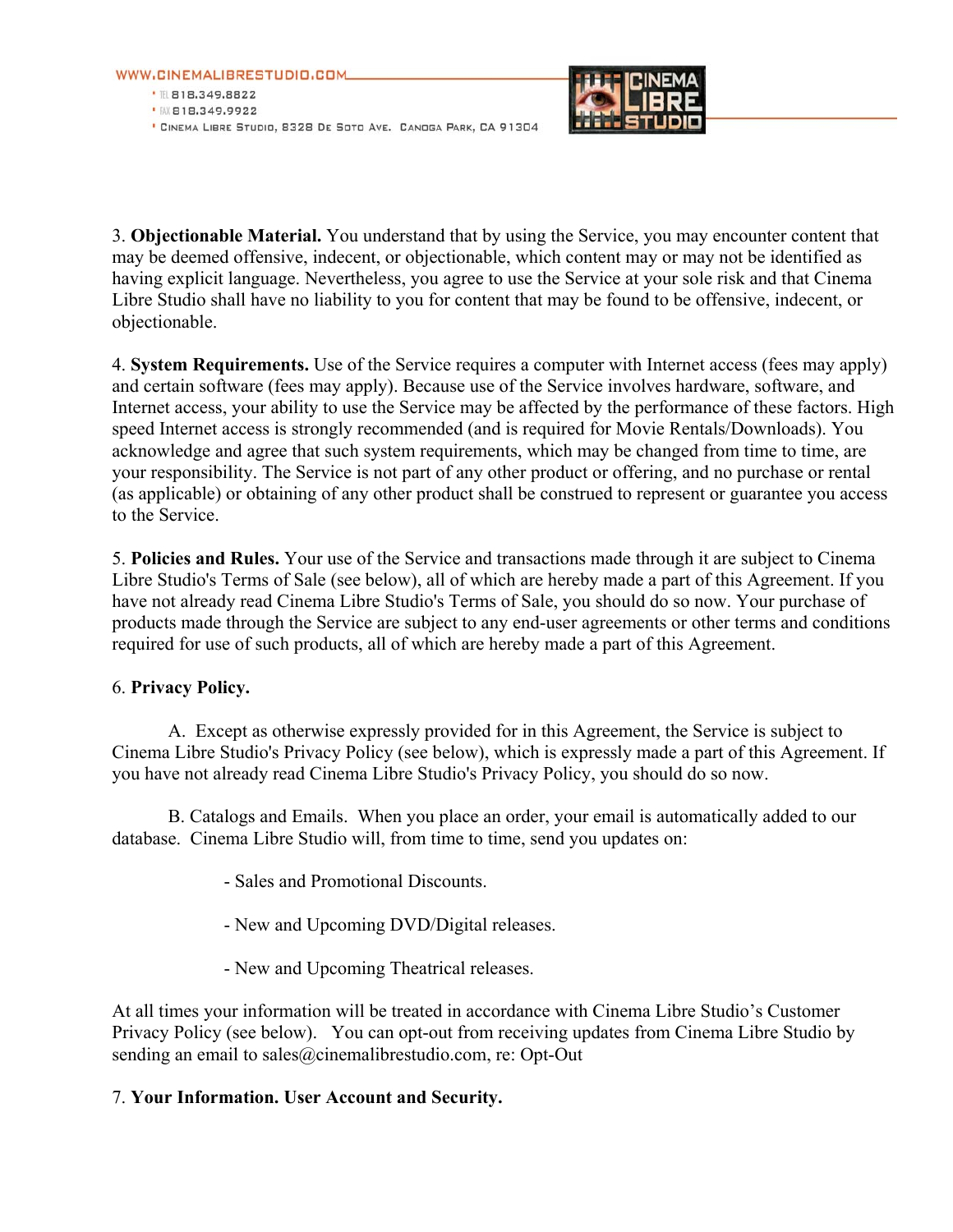

\* CINEMA LIBRE STUDIO, 8328 DE SOTO AVE. CANOGA PARK, CA 91304



A. You agree to provide accurate, current, and complete information required to make purchases with the Service and at other points as may be required in the course of using the Service ("REGISTRATION DATA").

B. All transactions are through the Service are one-time only. Any future purchases made through the Service will require re-entering your information. You also agree that Cinema Libre Studio may store and use the Registration Data you provide (including credit card information) for use in maintaining transactions.

C. You understand that the Service, and products transacted through the Service include a security framework using technology that protects digital information and limits your usage of Products to certain usage rules established by Cinema Libre Studio and its licensors ("Usage Rules"). You agree to comply with such Usage Rules, as further outlined below, and you agree not to violate or attempt to violate any security components. You agree not to attempt to, or assist another person to circumvent, reverse-engineer, decompile, disassemble, or otherwise tamper with any of the security components related to such Usage Rules for any reason whatsoever. Usage Rules may be controlled and monitored by Cinema Libre Studio for compliance purposes, and Cinema Libre Studio reserves the right to enforce the Usage Rules with or without notice to you. You will not access the Service by any means other than through usual means for accessing the Service.

## 8. **Purchase or Rental of Digital Content**

 A. Cinema Libre Studio uses a third party ("GRAPEFLIX") to facilitate distribution and sale of Digital Content (Downloads and Rentals) of its films. By purchasing or renting Digital Content, you agree to the Terms and Conditions and Privacy Policy as outlined here: http://www.grapeflix.com/Index/frmTermsOfUse.aspx and http://www.grapeflix.com/Index/frmPrivacyPolicy.aspx, all of which are hereby made a part of this Agreement.

B. Products Requirements. You acknowledge that use of Products may require the use of other hardware and software products (e.g., the ability to make copies of Products on physical media and render performance of Products on authorized digital player devices), and that such hardware and software is your responsibility. Products may only be downloaded once; after being downloaded, they cannot be replaced if lost for any reason. Once a Product is purchased or rented (as applicable) and you receive the Product, it is your responsibility not to lose, destroy, or damage the Product, and Cinema Libre Studio shall be without liability to you in the event of any loss, destruction, or damage. To watch digital content, you will need Internet Explorer and Windows Media Player.

C. Use of Products. You acknowledge that Products contain security technology that limits your usage of Products to the following applicable Usage Rules, and, whether or not Products are limited by security technology, you agree to use Products in compliance with the applicable Usage Rules.

Usage Rules

(i) Your use of the Products is conditioned upon your prior acceptance of the terms of this Agreement.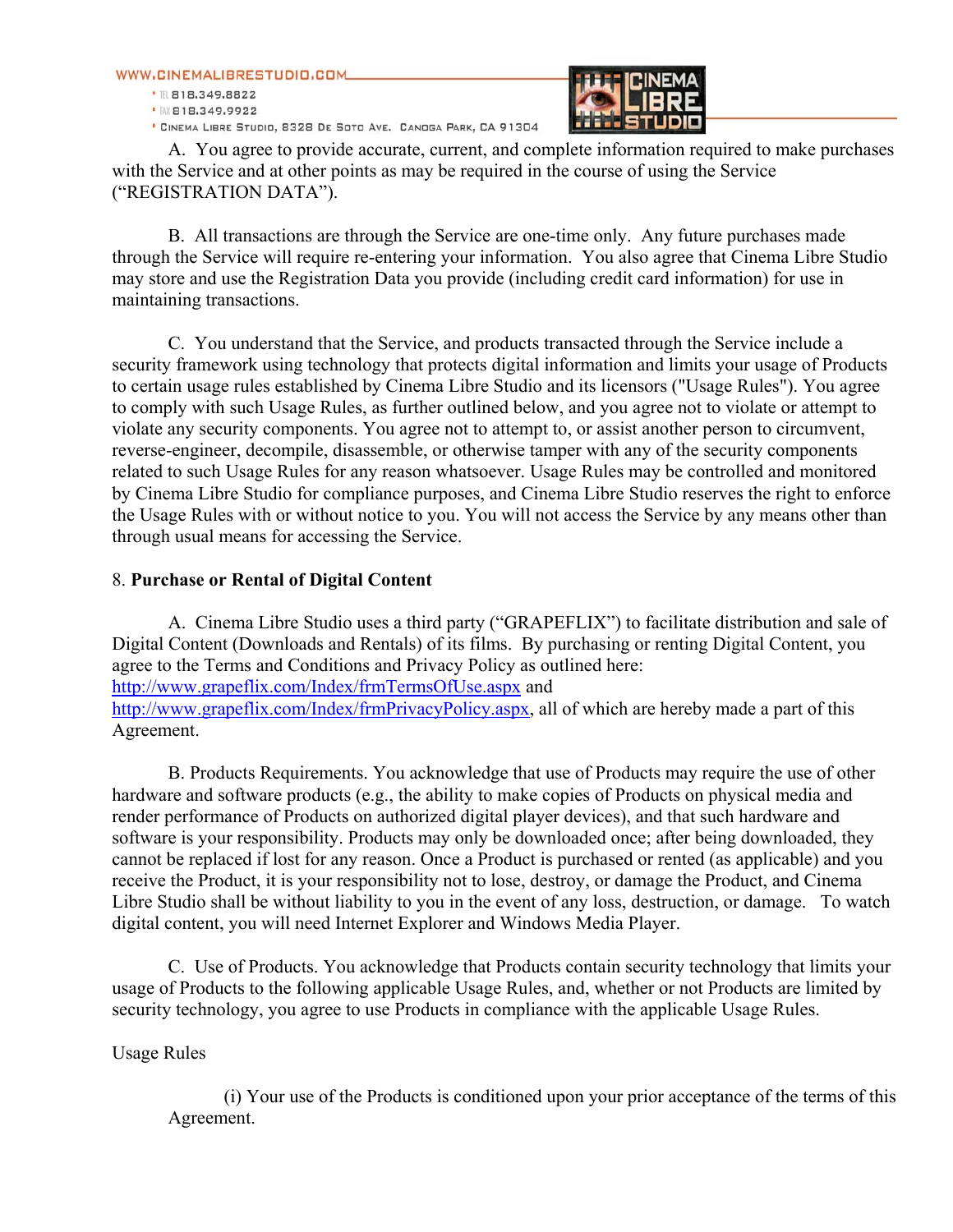· IL 818.349.8822 ● BX 818.349.9922

\* CINEMA LIBRE STUDIO, 8328 DE SOTO AVE. CANOGA PARK, CA 91304



(ii) You shall be authorized to use the Products only for personal, noncommercial use, unless additional rights are purchased.

(iii) You shall be entitled to export, burn (if applicable) or copy (if applicable) Products solely for personal, noncommercial use.

(iv) Any burning (if applicable) or exporting capabilities are solely an accommodation to you and shall not constitute a grant or waiver (or other limitation or implication) of any rights of the copyright owners in any audio or video content, sound recording, underlying musical composition, or artwork embodied in any Product.

(v) You agree that you will not attempt to, or encourage or assist any other person to, circumvent or modify any security technology or software that is part of the Service or used to administer the Usage Rules.

(vi) The delivery of Products does not transfer to you any commercial or promotional use rights in the Products.

(xv) Movie Rentals:

(aa) Movies are viewable only on your Windows computer (Internet Explorer and or Windows Media Player).

(bb) You must be connected to the Service when moving or streaming movies.

D. You agree that your purchase or rental (as applicable) of Products constitutes your acceptance of and agreement to use such Products solely in accordance with the Usage Rules, and that any other use of the Products may constitute a copyright infringement. The security technology, if applicable, is an inseparable part of the Products. The Usage Rules shall govern your rights with respect to the Products, in addition to any other terms or rules that may have been established between you and another party. Cinema Libre Studio reserves the right to modify the Usage Rules at any time.

E. You acknowledge that some aspects of the Service, Products, and administering of the Usage Rules entails the ongoing involvement of Cinema Libre Studio. Accordingly, in the event that Cinema Libre Studio changes any part of the Service or discontinues the Service, which Cinema Libre Studio may do at its election, you acknowledge that you may no longer be able to use Products to the same extent as prior to such change or discontinuation, and that Cinema Libre Studio shall have no liability to you in such case.

F. The Service may offer interactive features that allow you to, among other things, submit or post information, materials or links to third party content on areas of the Service accessible and viewable by other users of the Service and the public. You represent and agree that any use by you of such features, including any information, materials or links submitted or posted by you, shall be your sole responsibility, shall not infringe or violate the rights of any other party or violate any laws, contribute to or encourage infringing or otherwise unlawful conduct, or otherwise be obscene, objectionable or in poor taste, and that you have obtained all necessary rights, licenses or clearances. You further agree to provide accurate and complete information in connection with your submission or posting of any information or materials on the Service. Moreover, you hereby grant Cinema Libre Studio a worldwide,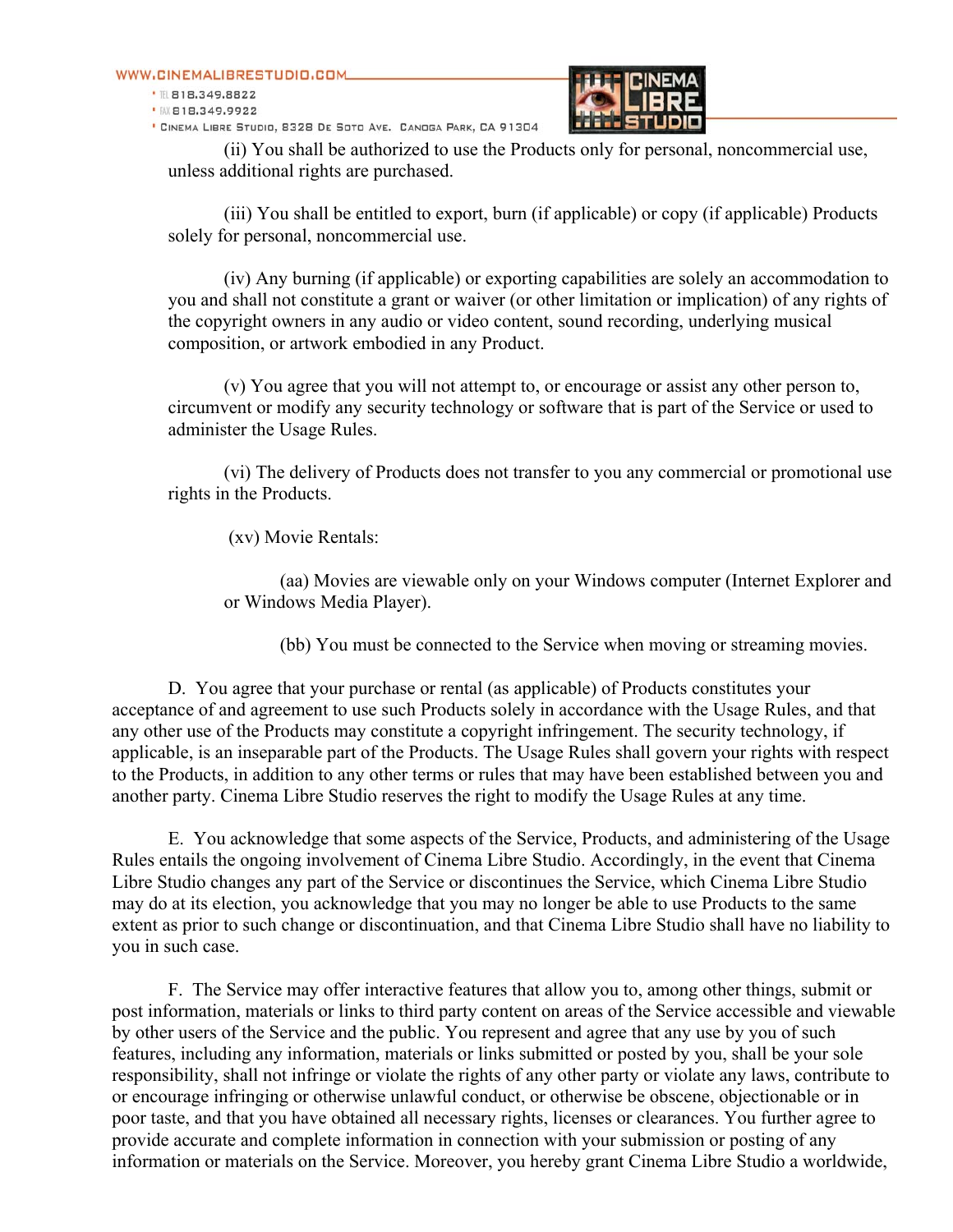● Ⅲ 818.349.8822 • 服818.349.9922 \* CINEMA LIBRE STUDIO, 8328 DE SOTO AVE. CANOGA PARK, CA 91304



royalty-free, non-exclusive license to use such materials as part of the Service, and in relation to Products, without any compensation or obligation to you.

Cinema Libre Studio reserves the right not to post or publish any materials, and to delete, remove or edit any material, at any time in its sole discretion without notice or liability.

Cinema Libre Studio has the right, but not the obligation, to monitor any information and materials submitted or posted by you or otherwise available on the Service, to investigate any reported or apparent violation of this Agreement, and to take any action that Cinema Libre Studio in its sole discretion deems appropriate

9. **Territory.** The Service is available to you through out the world conditional to your acceptance to this agreement.

# 10. **Agreement to Pay**

A. Payment for Products. You agree to pay for all Products you purchase or rent (as applicable) through the Service, and that Cinema Libre Studio may charge your credit card for any Products purchased or rented (as applicable), and for any additional amounts (including any taxes and fees, as applicable). **YOU ARE RESPONSIBLE FOR THE TIMELY PAYMENT OF ALL FEES AND FOR PROVIDING CINEMA LIBRE STUDIO WITH A VALID CREDIT CARD DETAILS FOR PAYMENT OF ALL FEES.** All fees will be billed to the credit card you designate during the registration process.

B. Cinema Libre Studio may, from time to time, accept payment for purchases via Cashier's Check or Money Order. Such purchases are subject to additional handling/convenience fees as determined by Cinema Libre Studio.

C. Right to Change Prices and Availability of Products. Prices and availability of any Products are subject to change at any time.

D. Electronic Signatures and Contracts. Your use of the Service includes the ability to enter into agreements and/or to make transactions electronically. **YOU ACKNOWLEDGE THAT YOUR ELECTRONIC SUBMISSIONS CONSTITUTE YOUR AGREEMENT AND INTENT TO BE BOUND BY AND TO PAY FOR SUCH AGREEMENTS AND TRANSACTIONS. YOUR AGREEMENT AND INTENT TO BE BOUND BY ELECTRONIC SUBMISSIONS APPLIES TO ALL RECORDS RELATING TO ALL TRANSACTIONS YOU ENTER INTO ON THIS SITE, INCLUDING NOTICES OF CANCELLATION, POLICIES, CONTRACTS, AND APPLICATIONS.**

E. In order to access and retain your electronic records, you may be required to have certain hardware and software, which are your sole responsibility.

## 11. **Delivery of Products.**

A. All items purchased through the Service are made pursuant to a shipment contract. This means that the risk of loss and title for such items pass to you upon our delivery to the carrier.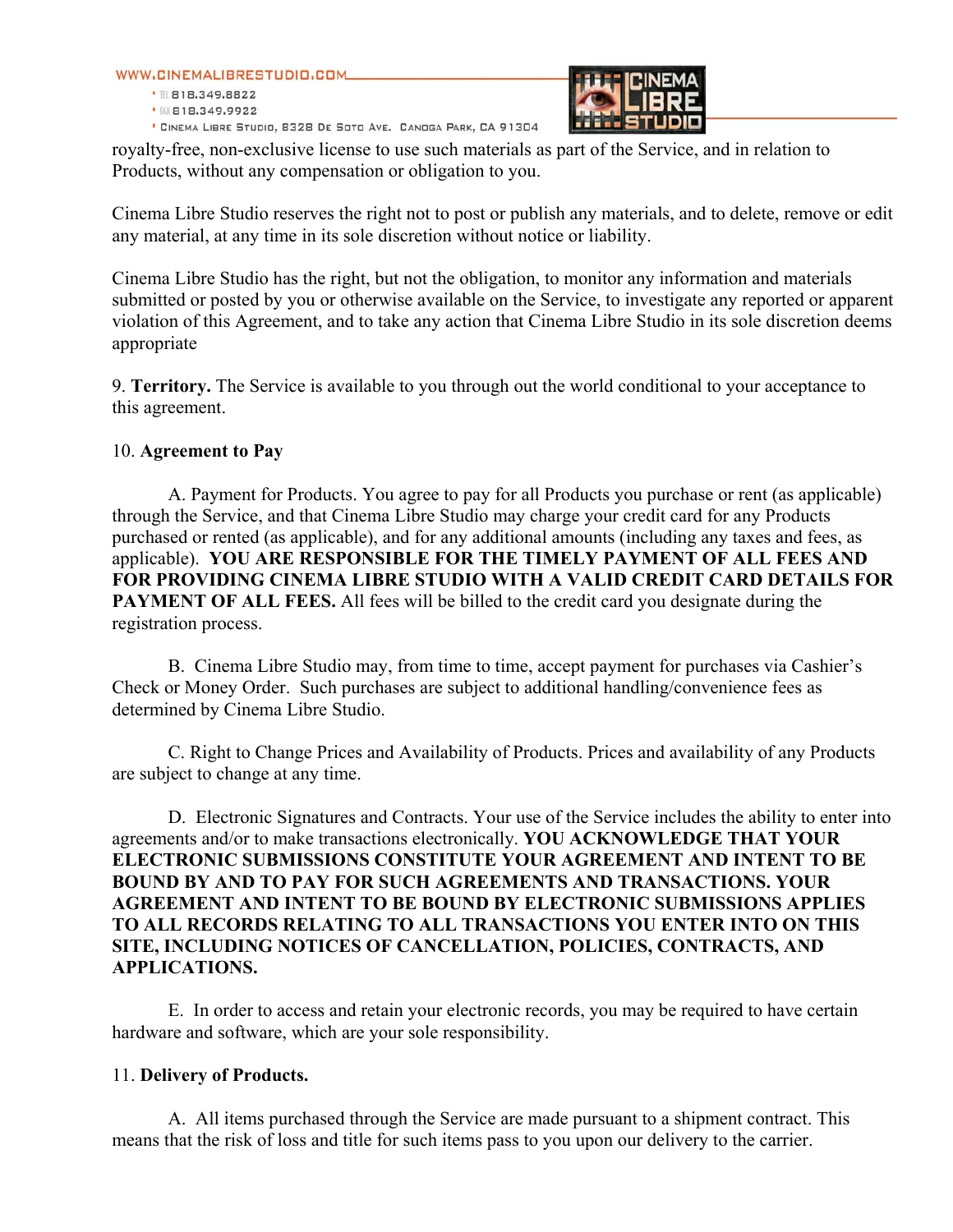● Ⅲ 818.349.8822 • 服818.349.9922 FF F F F

\* CINEMA LIBRE STUDIO, 8328 DE SOTO AVE. CANOGA PARK, CA 91304

B. Digital Content Technical Problems. On occasion, technical problems may delay or prevent delivery of your Product. Your exclusive and sole remedy with respect to Product that is not delivered within a reasonable period will be either replacement of such Product, or refund of the price paid for such Product.

C. See Item 10 of the Terms of Sale for rates.

# 12. **Intellectual Property.**

A. Acknowledgement of Ownership. You agree that the Service, including but not limited to Products, graphics, audio clips, video clips, and editorial content, contains proprietary information and material that is owned by Cinema Libre Studio and/or its licensors, and is protected by applicable intellectual property and other laws, including but not limited to copyright, and that you will not use such proprietary information or materials in any way whatsoever except for use of the Service in compliance with the terms of this Agreement. No portion of the Service may be reproduced in any form or by any means, except as expressly permitted hereunder. You agree not to modify, rent, lease, loan, sell, distribute, or create derivative works based on the Service, in any manner, and you shall not exploit the Service in any unauthorized way whatsoever, including but not limited to, by trespass or burdening network capacity.

B. Removal of Cinema Libre Studio Content or Other Materials. Notwithstanding any other provision of this Agreement, Cinema Libre Studio and its licensors reserve the right to change, suspend, remove, or disable access to any Products, content, or other materials comprising a part of the Service at any time without notice. In no event will Cinema Libre Studio be liable for the removal of or disabling of access to any such Products, content or materials under this Agreement. Cinema Libre Studio may also impose limits on the use of or access to certain features or portions of the Service, in any case and without notice or liability.

C. Copyrights. All copyrights in and to the Service, including but not limited to, CinemaLibreStore.com are owned by Cinema Libre Studio and/or its licensors, who reserve all their rights in law and equity. **THE USE OF THE SOFTWARE OR ANY PART OF THE SERVICE, EXCEPT FOR USE OF THE SERVICE AS PERMITTED IN THESE TERMS OF SERVICE, IS STRICTLY PROHIBITED AND INFRINGES ON THE INTELLECTUAL PROPERTY RIGHTS OF OTHERS AND MAY SUBJECT YOU TO CIVIL AND CRIMINAL PENALTIES, INCLUDING POSSIBLE MONETARY DAMAGES, FOR COPYRIGHT INFRINGEMENT.**

D. Trademarks. Cinema Libre Studio, the Cinema Libre Studio logo, the CinemaLibreStore.com logo, Earth Now! and Earth Now! logo and other Cinema Libre Studio trademarks, service marks, graphics, and logos used in connection with the Service are trademarks or registered trademarks of Sceneries Entertainment DBA Cinema Libre Studio in the U.S. and/or other countries. Other trademarks, service marks, graphics, and logos used in connection with the Service may be the trademarks of their respective owners. You are granted no right or license with respect to any of the aforesaid trademarks and any use of such trademarks.

## 13. **Termination.**

A. Termination by Cinema Libre Studio. If you fail, or Cinema Libre Studio suspects that you have failed, to comply with any of the provisions of this Agreement, including but not limited to failure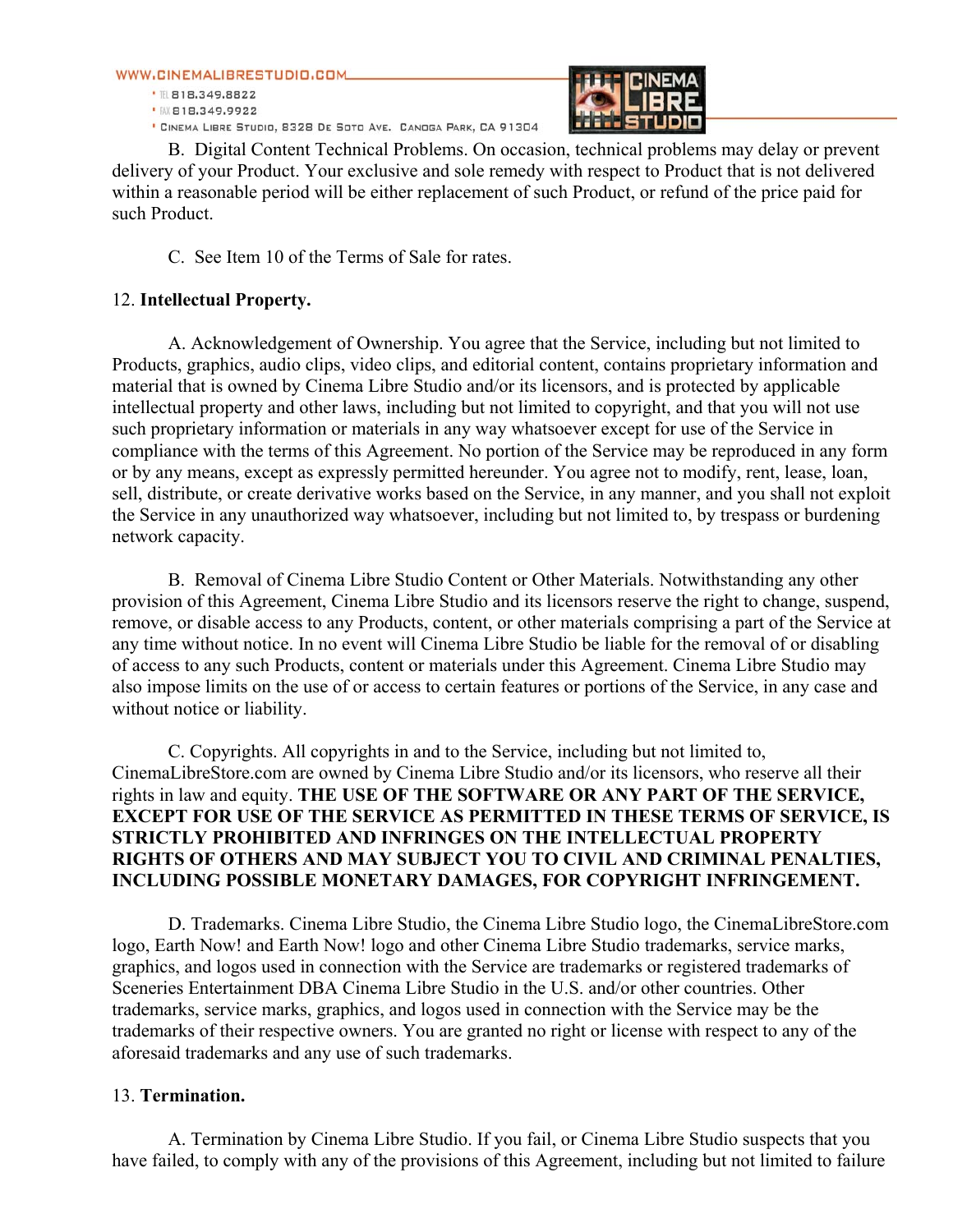● 图 818.349.8822 ● BX 818.349.9922

\* CINEMA LIBRE STUDIO, 8328 DE SOTO AVE. CANOGA PARK, CA 91304



to make payment of fees due, failure to provide Cinema Libre Studio with a valid credit card or with accurate and complete Registration Data, violation of the Usage Rules or other violation of third parties' rights, Cinema Libre Studio, at its sole discretion, without notice to you may terminate this.

B. Termination of the Service. Cinema Libre Studio reserves the right to modify, suspend, or discontinue the Service (or any part or content thereof) at any time with or without notice to you, and Cinema Libre Studio will not be liable to you or to any third party should it exercise such rights.

14. **General Compliance with Laws.** The Service is controlled and operated by Cinema Libre Studio from its offices in the United States. You agree to comply with all local, state, federal, and national laws, statutes, ordinances, and regulations that apply to your use of the Service.

15. **Enforcement of These Terms.** Cinema Libre Studio reserves the right to takes steps Cinema Libre Studio believes are reasonably necessary or appropriate to enforce and/or verify compliance with any part of this Agreement (including but not limited to Cinema Libre Studio's right to cooperate with any legal process relating to your use of the Service and/or Products, and/or a third party claim that your use of the Service and/or Products is unlawful and/or infringes such third party's rights).

16. **No Responsibility for Third-Party Materials or Web sites.** Certain content, Products, and services available via the Service may include materials from third parties. In addition, Cinema Libre Studio may provide links to certain third-party Web sites. You acknowledge and agree that Cinema Libre Studio is not responsible for examining or evaluating the content or accuracy of any such third-party material or Web sites. Cinema Libre Studio does not warrant or endorse and does not assume and will not have any liability or responsibility for any third-party materials or Web sites, or for any other materials, products, or services of third parties. Links to other Web sites are provided solely as a convenience to you. You agree that you will not use any third-party materials in a manner that would infringe or violate the rights of any other party, and that Cinema Libre Studio is not in any way responsible for any such use by you.

## 17. **Disclaimer of Warranties; Liability Limitations.**

A. CINEMA LIBRE STUDIO DOES NOT GUARANTEE, REPRESENT, OR WARRANT THAT YOUR USE OF THE SERVICE WILL BE UNINTERRUPTED OR ERROR-FREE, AND YOU AGREE THAT FROM TIME TO TIME CINEMA LIBRE STUDIO MAY REMOVE THE SERVICE FOR INDEFINITE PERIODS OF TIME, OR CANCEL THE SERVICE AT ANY TIME, WITHOUT NOTICE TO YOU.

B. YOU EXPRESSLY AGREE THAT YOUR USE OF, OR INABILITY TO USE, THE SERVICE IS AT YOUR SOLE RISK. THE SERVICE AND ALL PRODUCTS AND SERVICES DELIVERED TO YOU THROUGH THE SERVICE ARE (EXCEPT AS EXPRESSLY STATED BY CINEMA LIBRE STUDIO) PROVIDED "AS IS" AND "AS AVAILABLE" FOR YOUR USE, WITHOUT WARRANTIES OF ANY KIND, EITHER EXPRESS OR IMPLIED, INCLUDING ALL IMPLIED WARRANTIES OF MERCHANTABILITY, FITNESS FOR A PARTICULAR PURPOSE, TITLE, AND NONINFRINGEMENT. BECAUSE SOME JURISDICTIONS DO NOT ALLOW THE EXCLUSION OF IMPLIED WARRANTIES, THE ABOVE EXCLUSION OF IMPLIED WARRANTIES MAY NOT APPLY TO YOU.

C. IN NO CASE SHALL CINEMA LIBRE STUDIO, ITS DIRECTORS, OFFICERS, EMPLOYEES, AFFILIATES, AGENTS, CONTRACTORS, OR LICENSORS BE LIABLE FOR ANY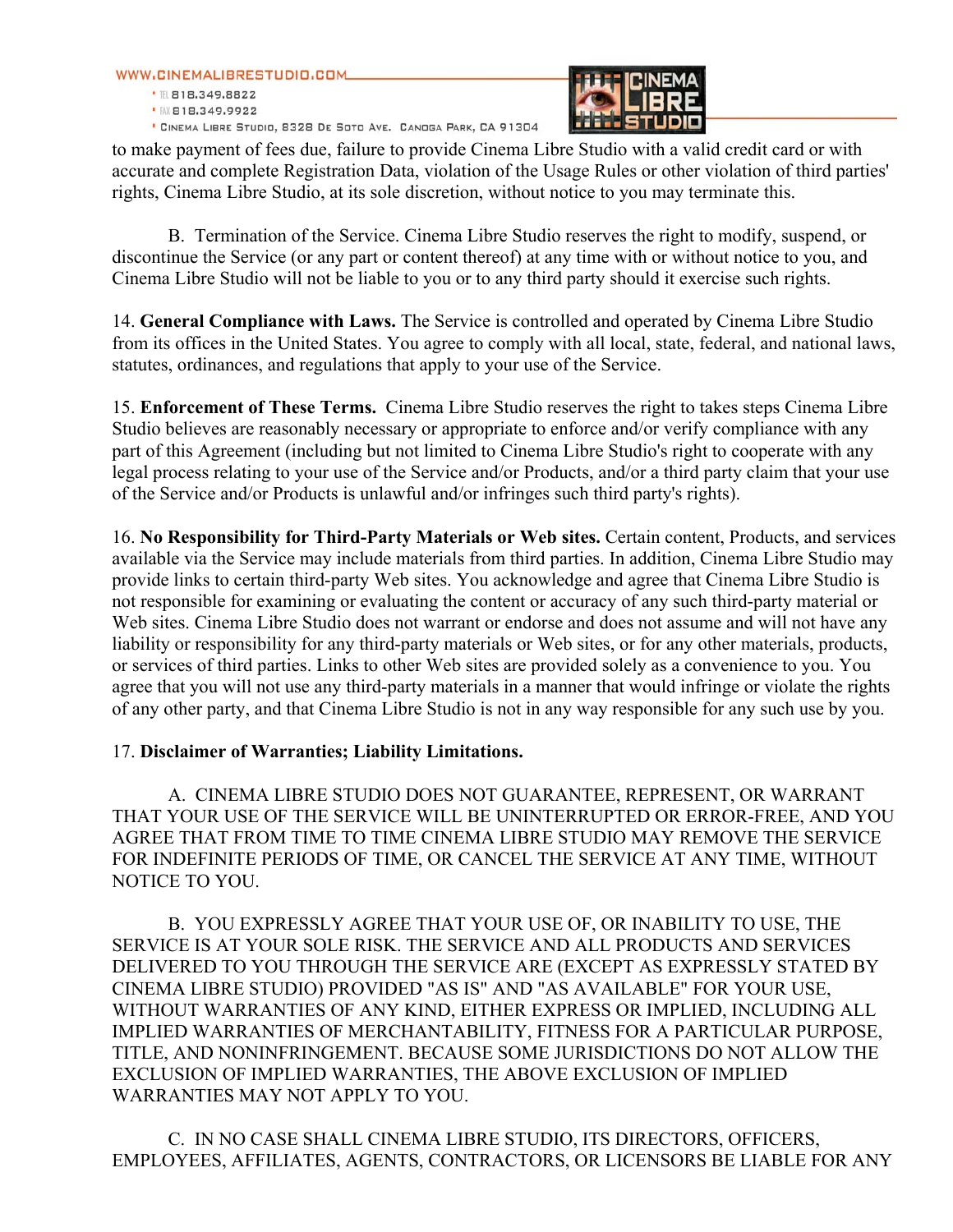· IL 818.349.8822 

\* CINEMA LIBRE STUDIO, 8328 DE SOTO AVE. CANOGA PARK, CA 91304



DIRECT, INDIRECT, INCIDENTAL, PUNITIVE, SPECIAL, OR CONSEQUENTIAL DAMAGES ARISING FROM YOUR USE OF ANY OF THE SERVICES OR FOR ANY OTHER CLAIM RELATED IN ANY WAY TO YOUR USE OF THE SERVICES, INCLUDING, BUT NOT LIMITED TO, ANY ERRORS OR OMISSIONS IN ANY CONTENT, OR ANY LOSS OR DAMAGE OF ANY KIND INCURRED AS A RESULT OF THE USE OF ANY CONTENT (OR PRODUCT) POSTED, TRANSMITTED, OR OTHERWISE MADE AVAILABLE VIA THE SERVICE, EVEN IF ADVISED OF THEIR POSSIBILITY. BECAUSE SOME STATES OR JURISDICTIONS DO NOT ALLOW THE EXCLUSION OR THE LIMITATION OF LIABILITY FOR CONSEQUENTIAL OR INCIDENTAL DAMAGES, IN SUCH STATES OR JURISDICTIONS, CINEMA LIBRE STUDIO'S LIABILITY SHALL BE LIMITED TO THE EXTENT PERMITTED BY LAW.

D. CINEMA LIBRE STUDIO SHALL USE REASONABLE EFFORTS TO PROTECT INFORMATION SUBMITTED BY YOU IN CONNECTION WITH THE SERVICES, BUT YOU ACKNOWLEDGE AND AGREE THAT YOUR SUBMISSION OF SUCH INFORMATION IS AT YOUR SOLE RISK, AND CINEMA LIBRE STUDIO HEREBY DISCLAIMS ANY AND ALL LIABILITY TO YOU FOR ANY LOSS OR LIABILITY RELATING TO SUCH INFORMATION IN ANY WAY.

E. CINEMA LIBRE STUDIO DOES NOT REPRESENT OR GUARANTEE THAT THE SERVICE WILL BE FREE FROM LOSS, CORRUPTION, ATTACK, VIRUSES, INTERFERENCE, HACKING, OR OTHER SECURITY INTRUSION, AND APPLE DISCLAIMS ANY LIABILITY RELATING THERETO. PRODUCTS CAN ONLY BE DOWNLOADED ONCE; AFTER BEING DOWNLOADED, THEY CANNOT BE REPLACED IF LOST FOR ANY REASON. YOU SHALL BE RESPONSIBLE FOR BACKING UP YOUR OWN SYSTEM, INCLUDING ANY PRODUCTS PURCHASED OR RENTED FROM THE ITUNES STORE THAT ARE STORED IN YOUR SYSTEM.

18. **Waiver and Indemnity.** BY USING THE SERVICE, YOU AGREE TO INDEMNIFY AND HOLD CINEMA LIBRE STUDIO, ITS DIRECTORS, OFFICERS, EMPLOYEES, AFFILIATES, AGENTS, CONTRACTORS, AND LICENSORS HARMLESS WITH RESPECT TO ANY CLAIMS ARISING OUT OF YOUR BREACH OF THIS AGREEMENT, YOUR USE OF THE SERVICE, OR ANY ACTION TAKEN BY CINEMA LIBRE STUDIO AS PART OF ITS INVESTIGATION OF A SUSPECTED VIOLATION OF THIS AGREEMENT OR AS A RESULT OF ITS FINDING OR DECISION THAT A VIOLATION OF THIS AGREEMENT HAS OCCURRED. THIS MEANS THAT YOU CANNOT SUE OR RECOVER ANY DAMAGES FROM CINEMA LIBRE STUDIO, ITS DIRECTORS, OFFICERS, EMPLOYEES, AFFILIATES, AGENTS, CONTRACTORS, AND LICENSORS AS A RESULT OF ITS DECISION TO REMOVE OR REFUSE TO PROCESS ANY INFORMATION OR CONTENT, TO WARN YOU, TO SUSPEND OR TERMINATE YOUR ACCESS TO THE SERVICE, OR TO TAKE ANY OTHER ACTION DURING THE INVESTIGATION OF A SUSPECTED VIOLATION OR AS A RESULT OF CINEMA LIBRE STUDIO 'S CONCLUSION THAT A VIOLATION OF THIS AGREEMENT HAS OCCURRED. THIS WAIVER AND INDEMNITY PROVISION APPLIES TO ALL VIOLATIONS DESCRIBED IN OR CONTEMPLATED BY THIS AGREEMENT.

19. **Changes.** Cinema Libre Studio reserves the right, at any time and from time to time, to update, revise, supplement, and otherwise modify this Agreement and to impose new or additional rules, policies, terms, or conditions on your use of the Service. Such updates, revisions, supplements, modifications, and additional rules, policies, terms, and conditions (collectively referred to in this